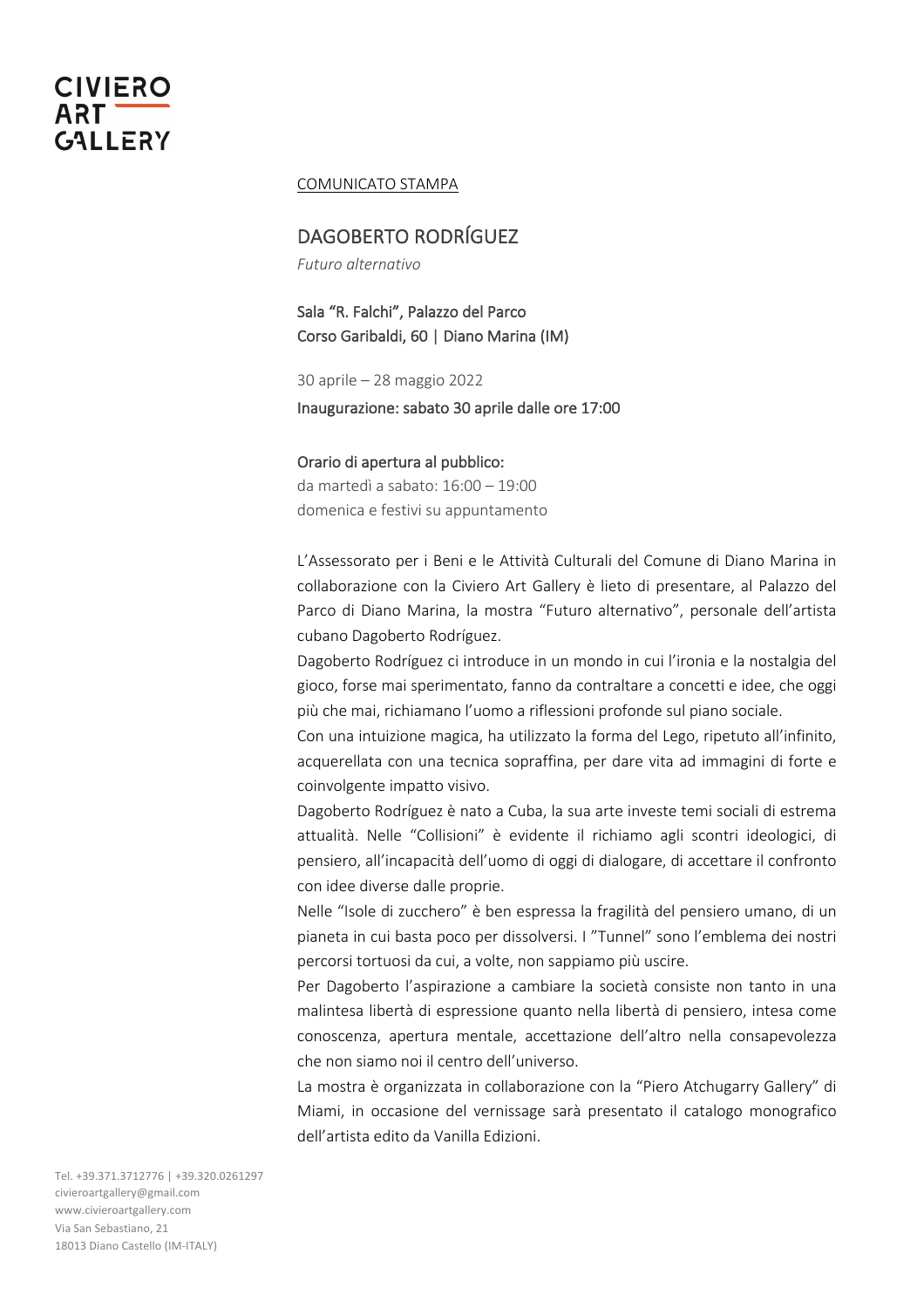# DAGOBERTO RODRÍGUEZ

Dagoberto Rodriguez Sanchez è nato nel 1969 a Caibarién, Las Villas e si è laureato all'Instituto Superior de Arte (ISA), La Habana, Cuba nel 1994. Nel 1992 ha co-fondato il collettivo Los Carpinteros. Le loro opere sono state esposte in musei e istituzioni culturali di tutto il mondo.

Dagoberto Rodriguez lavora attualmente tra Madrid e L'Avana. Combinando architettura, design e scultura.

## SELEZIONE MOSTRE PERSONALI

### 2020

Guerra Interior. Centro Atlantico de Arte Moderno. CAAM. Las Palmas de Gran Canaria, Spain.

### 2019

Puentes Invertidos. Galerie Peter Kilchmann. Zurich, Switzerland Tus Manos Están Bien. Ivorypress. Madrid, Spain

## 2018

Susurro del Palmar. Galerie Peter Kilchmann, Zurich, Switzerland El otro El mismo. KOW, Berlin, Germany

### 2017

La Cosa está Candela. Museo banco de la República, Bogota, Colombia Hacia una lectura expandida. NC Arte, Bogota, Colombia

## 2016

Los Carpinteros: O Objeto Vital. Centro Cultural Banco do Brasil,São Paulo / Centro Cultural Banco do Brasil, Brasilia / Centro Cultural Banco do Brasil, BeloHorizonte / Centro Cultural Banco do Brasil Rio de Janeiro, Brazil Video Project Space: Los Carpinteros. Grand Central Art Center, Santa Ana, California Los Carpinteros. Museo Universitario Arte Contemporáneo, MUAC. Mexico DF, Mexico

Artists' Space Los Carpinteros. Museum Folkwang, Essen, Germany

#### 2015

El Pueblo Se Equivoca. Galeria Fortes Vilaça / Galpão Fortes Vilaça,São Paulo, Brazil Los Carpinteros. Museo deArte Contemporáneo de Monterrey, MARCO, Nuevo León, México / Museo Universitario Arte Contemporáneo, MUAC,Mexico DF, Mexico Los Carpinteros. Parasol unit foundation for contemporary art, London, UK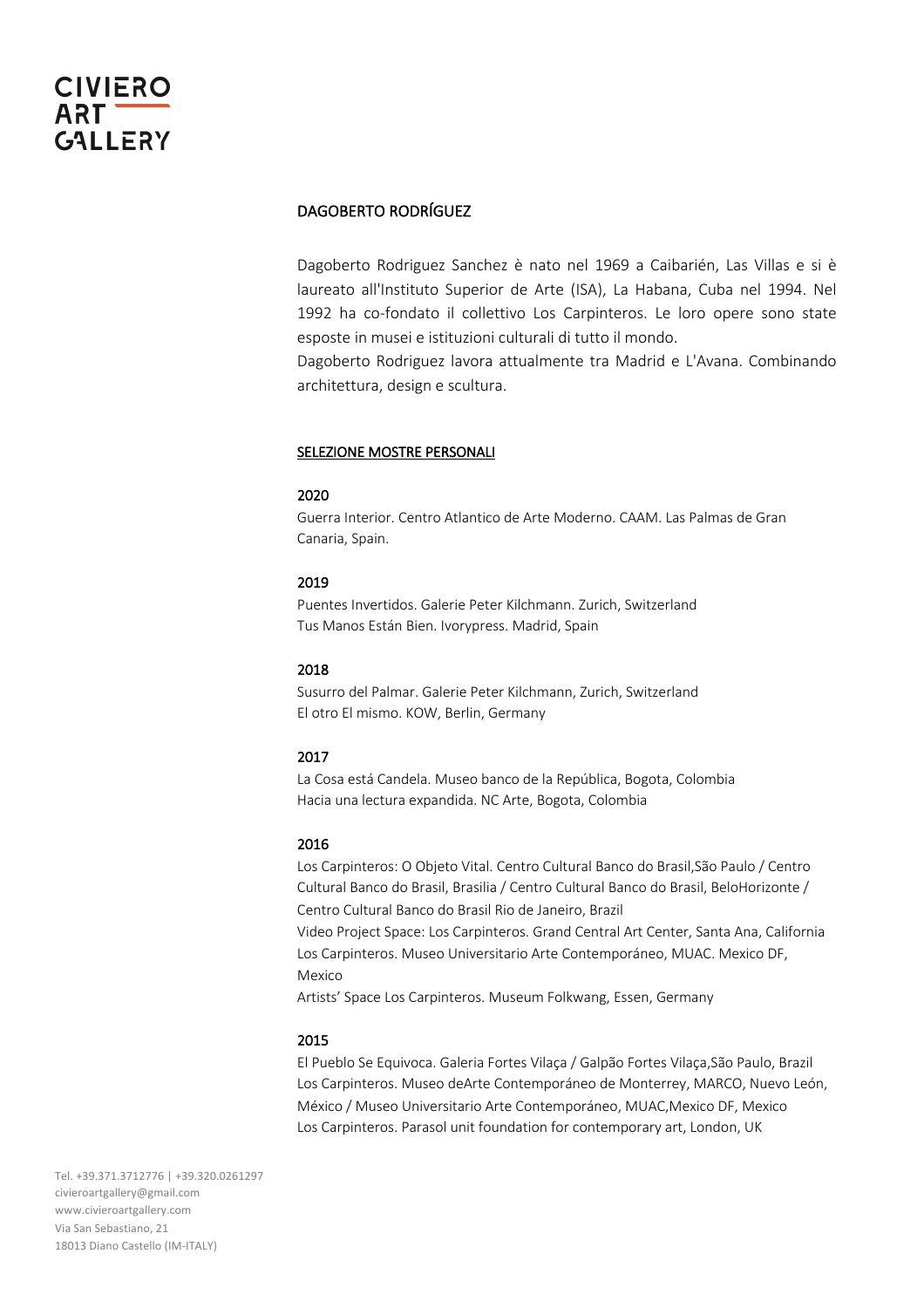# 2014

Pellejo. Prefix Institute of Contemporary Art, Toronto, Canada Bazar. Ivorypress Space, Madrid, Spain

# 2013

Heterotopias. Edouard Malingue Gallery, Hong Kong. Bola de Pelo. Galerie Peter Kilchmann, Zurich, Switzerland. Irreversible. Sean Kelly Gallery, New York, New York. Candela, Matadero de Madrid, Madrid, Spain

### 2012

Silence your eyes. Kunstverein Hannover, Hannover, Germany Los Carpinteros at Project Space. Galerie Peter Kilchmann, Zurich, Switzerland Los Carpinteros. Faena Art Center, BuenosAires, Argentina Silence your eyes. Kunstmuseum Thun, Thun, Switzerland

#### 2011

Los Carpinteros. Handwork–Constructing the world. Obres de la collecció Thyssen-Bornemisza Art Contemporary, Es Baluard Museu de Art Modern i Contemporani de Palma, Mallorca, Spain Casa e Aviao. Galeria Fortes Vilaça, São Paulo, Brazil El gran Picnic. Galería Habana, Havana, Cuba Rumba Muerta. Sean Kelly Gallery, New York

#### 2010

Drama Turquesa. Ivorypress Art and Books, Madrid, Spain Opener 19: Los Carpinteros. The Frances Young Tang Teaching Museum and Art Gallery at Skidmore College, New York, New York.

#### 2008

La Montaña Rusa. Sean Kelly Gallery, New York, New York Sub-Urbano. Galeria Fortes Vilaça. São Paulo, Brazil 2007 Los Carpinteros. Grand Café–services art contemporain, during Estuaire Nantes-Saint-Nazaire. Saint-Nazaire, France

#### 2006

Sel et Poivre. Galerie In SITU, Paris, France Faro Tumbado. Galería Habana, Havana, Cuba Dinámicas de la Cultura Urbana. 9th Bienal de La Habana, Havana, Cuba. Los Carpinteros. Contemporaneamente, Milan, Italy Los Carpinteros. Unosunove and IILA, Rome, Italy

#### 2005

Los Carpinteros: Inventing the World / Inventar el mundo. USF Contemporary Art Center, South Florida University, Tampa / Chicago Cultural Center, Illinois, /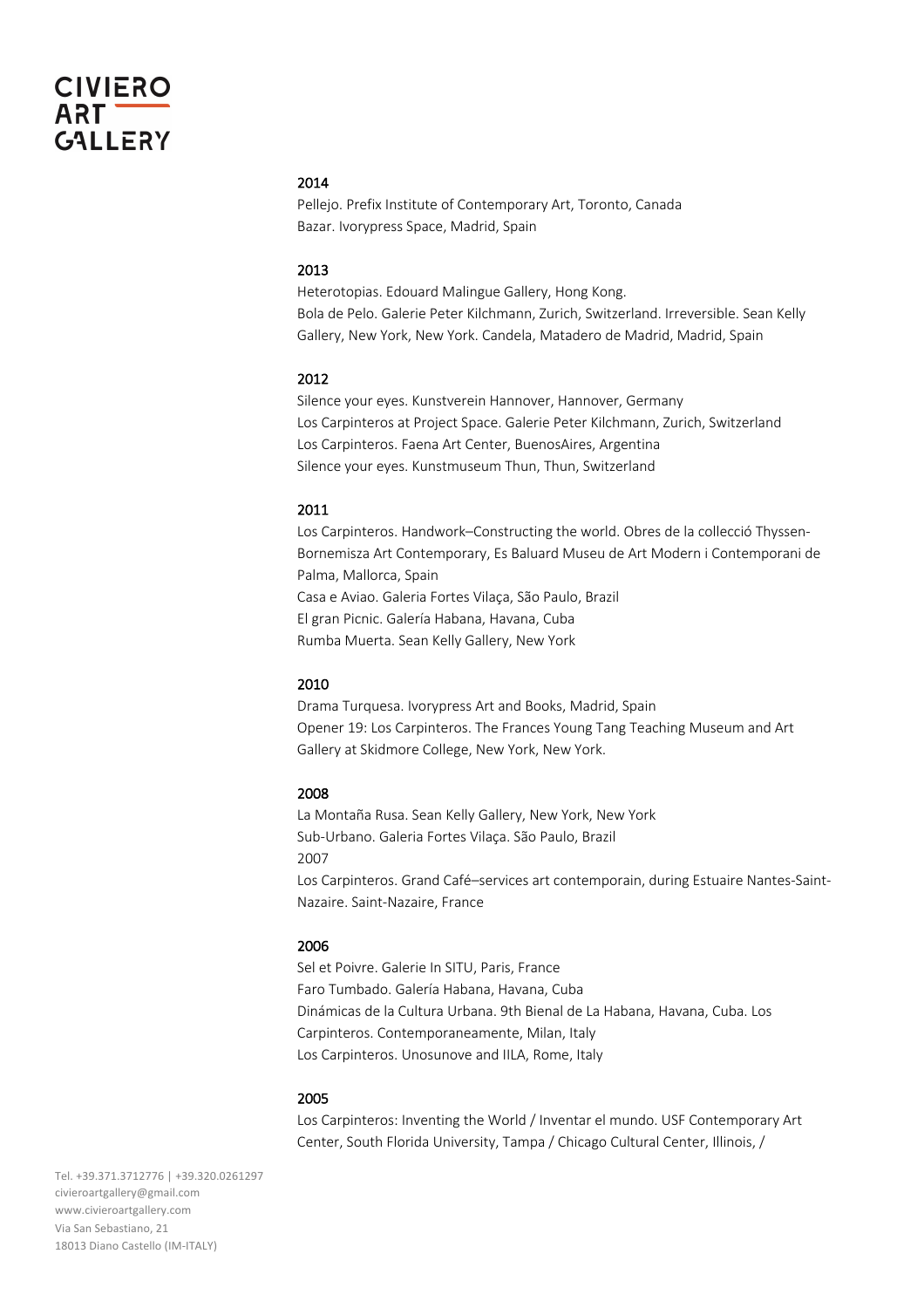Contemporary Arts Center, Cincinnati / Museum London, London, Ontario, Canada En el Jardín. Galeria Fortes Vilaça. São Paulo, Brazil

#### 2004

Manual de Trabajo, dibujos. Esculturas Recientes. Galería Servando, Havana, Cuba Downtown. Anthony Grant Inc., New York, New York

#### 2003

Novos Desenhos. Galeria Fortes Vilaça, São Paulo, Brazil Fluido. Museo Nacional de Bellas Artes, Havana, Cuba

### 2002

Los Carpinteros' intervention at B. Opening. Baltic The Center for Contemporary Art, Newcastle, UK Ciudad Transportable. Contemporary Art Museum of Hawaii, Honolulu, Hawaii

#### 2001

Túneles Populares. Palacio de Abrahante, Salamanca, Spain Los Carpinteros. Galeria Camargo Vilaça, São Paulo, Brazil Ciudad Transportable. PS1 Contemporary Art Center, New York,New York Los Carpinteros. Grant Selwyn Fine Art, Los Angeles, California Ciudad Transportable. Los Angeles County Museum of Art, Los Angeles, California Los Carpinteros. San Francisco Art Institute, San Francisco, California

### COLLEZIONI PUBBLICHE

Arizona State University, ASU Art Museum, Tempe, Arizona. Art Gallery of Ontario, Toronto, Canada Blanton Museum, University of Texas, Austin, Texas Centre Georges Pompidou, Paris, France Centro Cultural Arte Contemporáneo, Mexico DF, Mexico. Centro de Arte Contemporáneo de Málaga, Málaga, Spain Centro de Arte Contemporáneo Reina Sofía, Madrid, Spain. Centro Cultural Arte Contemporáneo A.C., Mexico DF, Mexico. Cisneros Foundation, Miami, Florida Cleveland Museum of Art, Cleveland, Ohio Cincinnati Museum of Contemporary Art, Cincinnati, Ohio Coral Capital Art Collection, Ciudad Panama, Panama Daros Foundation, Zürich, Switzerland Denver Art Museum, Denver, Colorado Farber Collection of Contemporary Cuban Art, Miami, Florida Frances Lehman Loeb Art Center, Vassar College, New York Fredrick Weissman Foundation Beverly Hills, California Fundación ARCO, Museo Gallego de Arte Contemporáneo, Santiago de Compostela, Spain. Fundación Helga de Alvear, Madrid, Spain